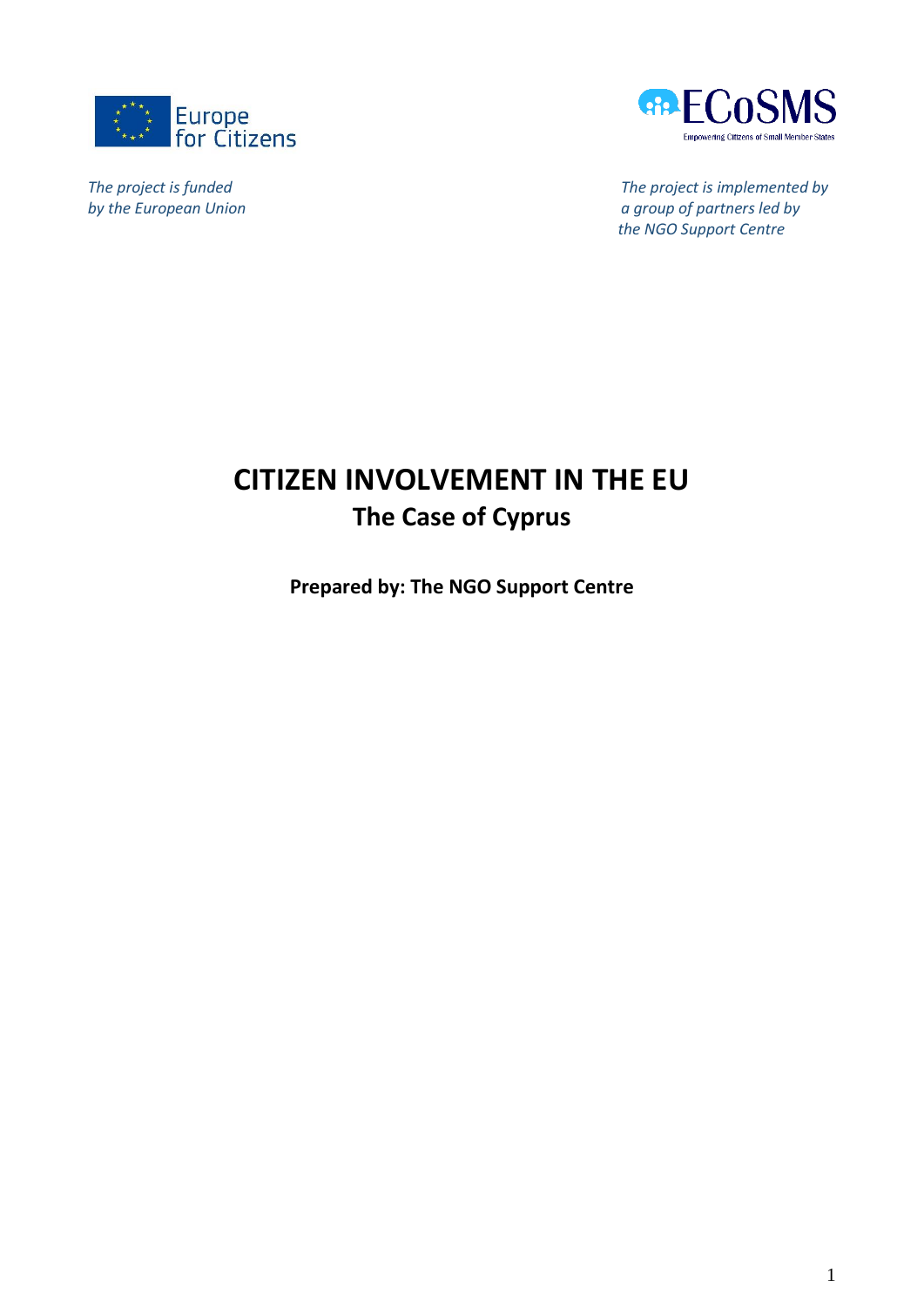





### **Background:**

The EU is a central institution for the lives of citizens across member states. Decisions taken at Brussels levels have a direct impact on the lives of citizens. However, this relationship between citizens and EU institutions seems distant to the eyes of Cypriot citizens. The question of EU citizenship has been central to Eurobarometers surveys. In the Spring 2016 Eurobarometer<sup>i</sup>, Cypriots had one of the lowest scores regarding the sentence 'You feel you are a citizen of the EU' (46% of respondents said no).

The views of Cypriots regarding their participation in the EU have traditionally been negative as indicated by previous Eurobarometers (Spring 2008 Eurobarometer<sup>ii</sup> indicates that with regards to the sentence 'My voice counts in the EU' 58% of responded that they disagree. Similarly Autumn 2015 Eurobarometeriii indicated that the majority of Cypriots (81%) believe their voice does not count in the EU). These statement has been traditionally negative for Cyprus but in the last few years the percentage has increased dramatically. Again in the Autumn 2015 Eurobarometer many Cypriots (77%) share the view that the country's interest are not properly considered within the EU.

The EU has at various levels tried to introduce mechanisms to engage citizens in matters that concern them. The EU has funded a number of projects related to electronic participation, and it set it as a priority in the run up to the Parliamentary elections in 2014. 'EU-funded ICT research projects create a set of tools that make e-Participation a reality. The projects develop and promote effective means for the involvement of stakeholders in the policy processes.<sup>iv</sup>

Additionally, It is first and foremost one of the most transparent institutions globally, with all decisions and procedures being open and accessible to all. It is also especially open in engaging civil society and society in wider terms to its policies through its competitive programmes<sup>1</sup>. Those programmes have managed to benefit and have an impact in the lives of many people. As the 2016 *Erasmus Impact Study* indicates, 'Employment rates are positively affected by mobility. Astonishingly, students in Eastern Europe reduce their risk of long-term unemployment by 83% by taking part in Erasmus. In Southern Europe, former Erasmus students are half as likely to experience long-term unemployment compared to those that do not go abroad.' v

It is with this background in mind that we set to examine the situation in Cyprus and find ways to improve the relationship between Cypriot citizens and the EU.

### **About the project & national survey**

<u>.</u>

The NGO Support Centre is implementing, in cooperation with KOPIN (Malta) and ESTyES (Estonia), a Europe for Citizens funded project 'ECoSMS – Empowering Citizens of Small Member States'. The

<sup>&</sup>lt;sup>1</sup> For more information about the EU competitive programmes and their areas of focus, visit the following link: http://ec.europa.eu/info/funding-tenders\_en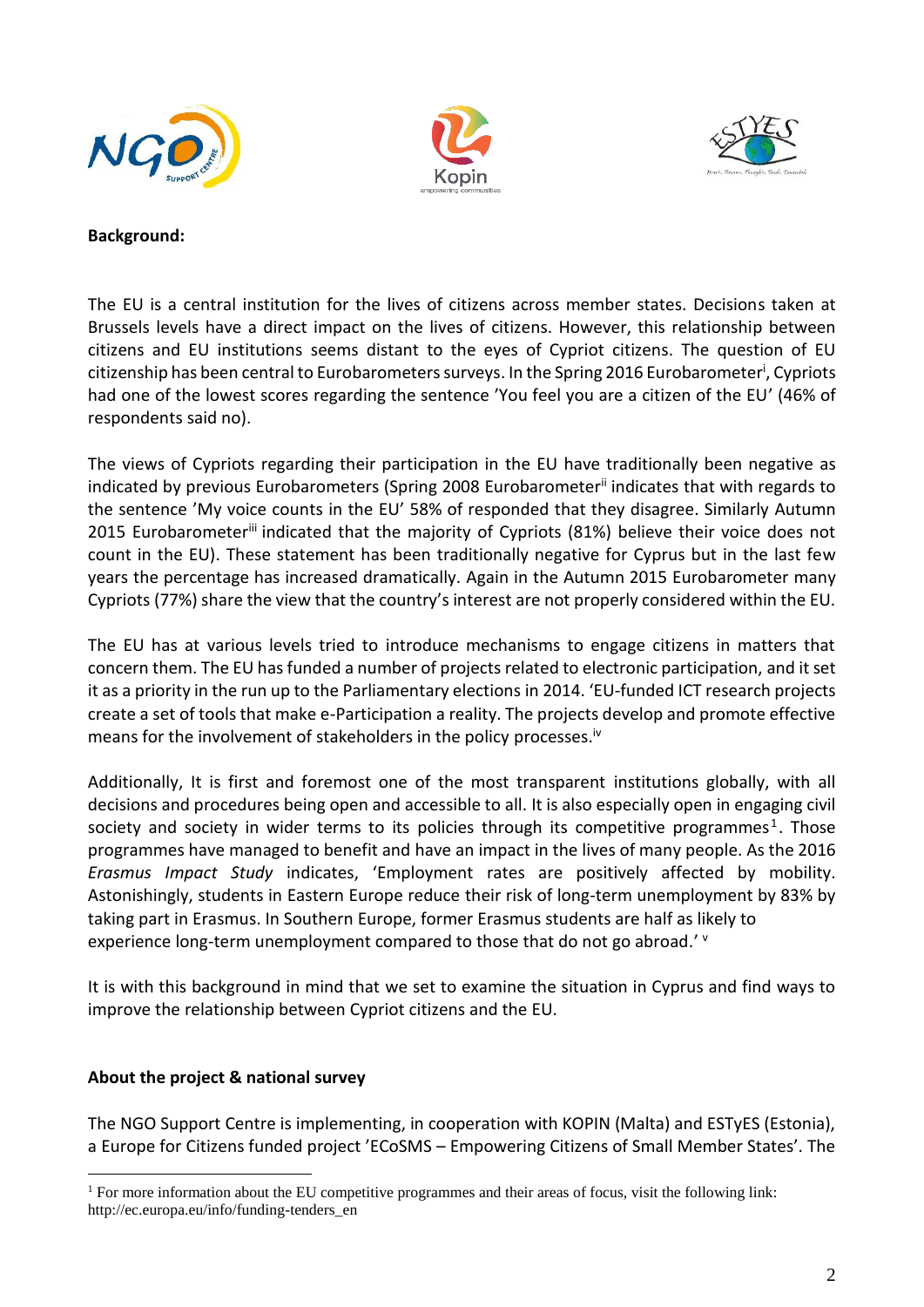project seeks to examine whether and to what extent citizens of small EU member states, feel that they have diminished influence as citizens of the European Union. Additionally, ECoSMS aims at exploring the way such views affect citizens' stance towards the EU at a practical level such as their participation at the European Elections.

Through the project, the NGO Support Centre conducted an island-wide research with the aim to identify the views and opinions of citizens about the EU and their level of participation with regards to the European Elections. The research sample included a good percentage of various age groups (ages 16 to 30 - 29.7%, ages 31 to 45 - 34.3%, ages 46 to 60 - 23.9%, ages 61+ - 12.7%) and from various cities, with more emphasis on the capital Nicosia.

The research identified some common trends among citizens in Cyprus with a significant percentage of the sample indicating a relative positive view of the EU by indicating an affiliation and knowledge about its mechanisms.

This has also come up in the research in questions that asked to identify if their views have any influence or are taken into consideration at EU level, which was the area of the survey that had the most negative responses. Overall, Cypriots of a younger, urban and more educated demographic maintain a more positive view of the EU and are interested or have taken advantage of the opportunities that it offers to them, but believe that there are no or little opportunities in terms of influence and participation in a more political setting.

## **Meetings and discussion:**

The NGO Support Centre, organised two discussions to examine and address the popularity of the European Union and how the latter can have a better role in the lives of citizens of a small member state such as Cyprus. The meetings were divided into 2 sections: (1) presentation of the survey by the project coordinator and (2) a discussion with the participants.

The two meetings had a mixture of participants, mainly young people interested and actively invovled in civil society. During the presentation of the survey by the project coordinator the participants addressed some concerns around the sample that was mainly well educated and leaning towards a more positive outlook on its perception of the EU. The survey did not indicate geographic location, as a comparison between people who live in urban and rural areas and their view of the EU would have been helpful. This shortcoming of the survey will be taken into consideration for subsequent surveys as it can help give a clearer picture on the variations of opinions.

### **Recomendations & Conclusion:**

The main aim of the meetings was to discuss the participation of citizens in the EU. During the first round of questions, participants were asked to identify how they understand their relationship with the EU, especially as citizens of Cyprus. Common themes that emerged through this question where the plurality of identities as both citizens of Cyprus and the EU, the opportunities for education, travelling and employment they could exploit. They also identified the better implementation of laws generally, making the country more accountable and transparent. Some have also expressed their disappointment with the way the EU handled the financial crisis and that the relative small size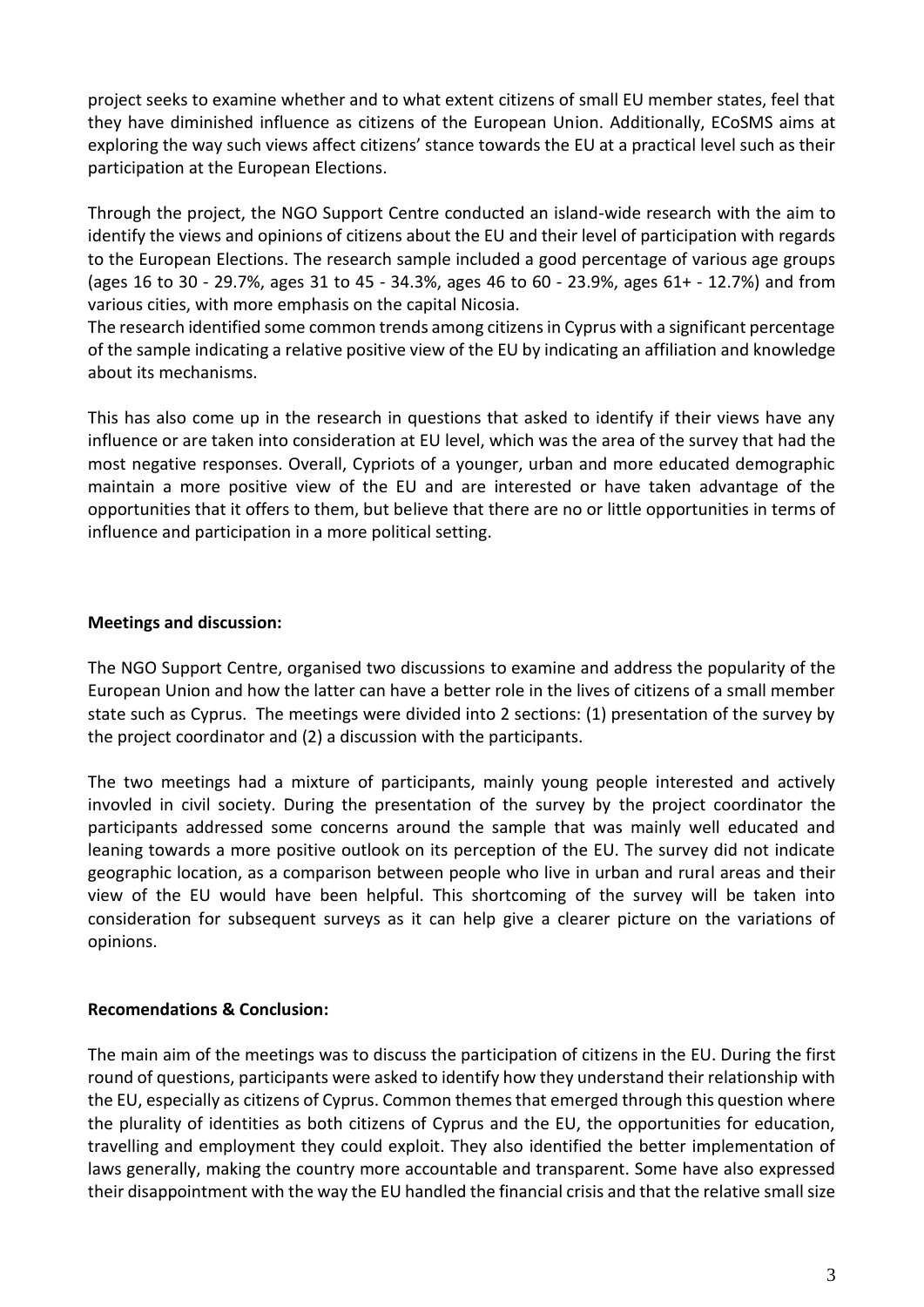of Cyprus played a major role. The last theme participants have identified was that the EU is still an ongoing process, making it susceptible to mistakes that undeniably have a stronger effect on small member states.

Following the discussion the participants were asked to highlight ways that this relationship could be further strengthened reaching the following recommendations:

- Citizens can benefit from being involved with local CSOs that are member of European CSOs and advocate on social issues as is the case of the European Women's Lobby, ILGA Europe, the European Youth Forum etc.;
- Citizens need to become more actively involved with mechanisms that can help them make demands and share their opinions on matters that affect their daily lives such as Citizen's Initiatives and consultation procedures;
- A sense of common identity needs to be developed especially through educational opportunities offered by the Erasmus+ Programme that bring young people from various countries and cultures together;
- Cypriots need to develop better relations with their MEPs in order to be informed about their work as well be more demanding of them on issues that affect them. Better channels of communication need to be developed that would help maintain a direct and accessible contact between citizens and MEPs;
- Young people (13-30) should be encouraged to participate in Euro simulations, to help them better understand the work of the EU;
- The EU and member states should draft educational material about EU institutions that will be taught in schools(during civic education classes or other relevant subjects), with information about the EU and the opportunities it offers to citizens;

We strongly believe that citizens share a strong interest in improving their relationship with the EU and for various interest groups, steps have been taken in the right direction in order to improve it by demanding better conditions from EU Institutions. Young people, especially, have been involved in a number of opportunities through the Erasmus+ programme and various CSOs have done significant work on policy issues. In this way they have maintained a standard. However, Civil Society and citizens need to be involved more in order to safeguard their interests.

EU institutions need to consider the views of citizens on major issues through consultations and better channels of communications need to be developed between citizens, CSOs and MEPs in order for everyone to be kept informed about decisions and be given the chance to engage and participate. It is crucial, for a Union that prides itself in its tranparency and ethos to has the infrastructures to engage its citizens. This is especially the case for small member states such as Cyprus, where the overall feeling of hopelenessness is evident.